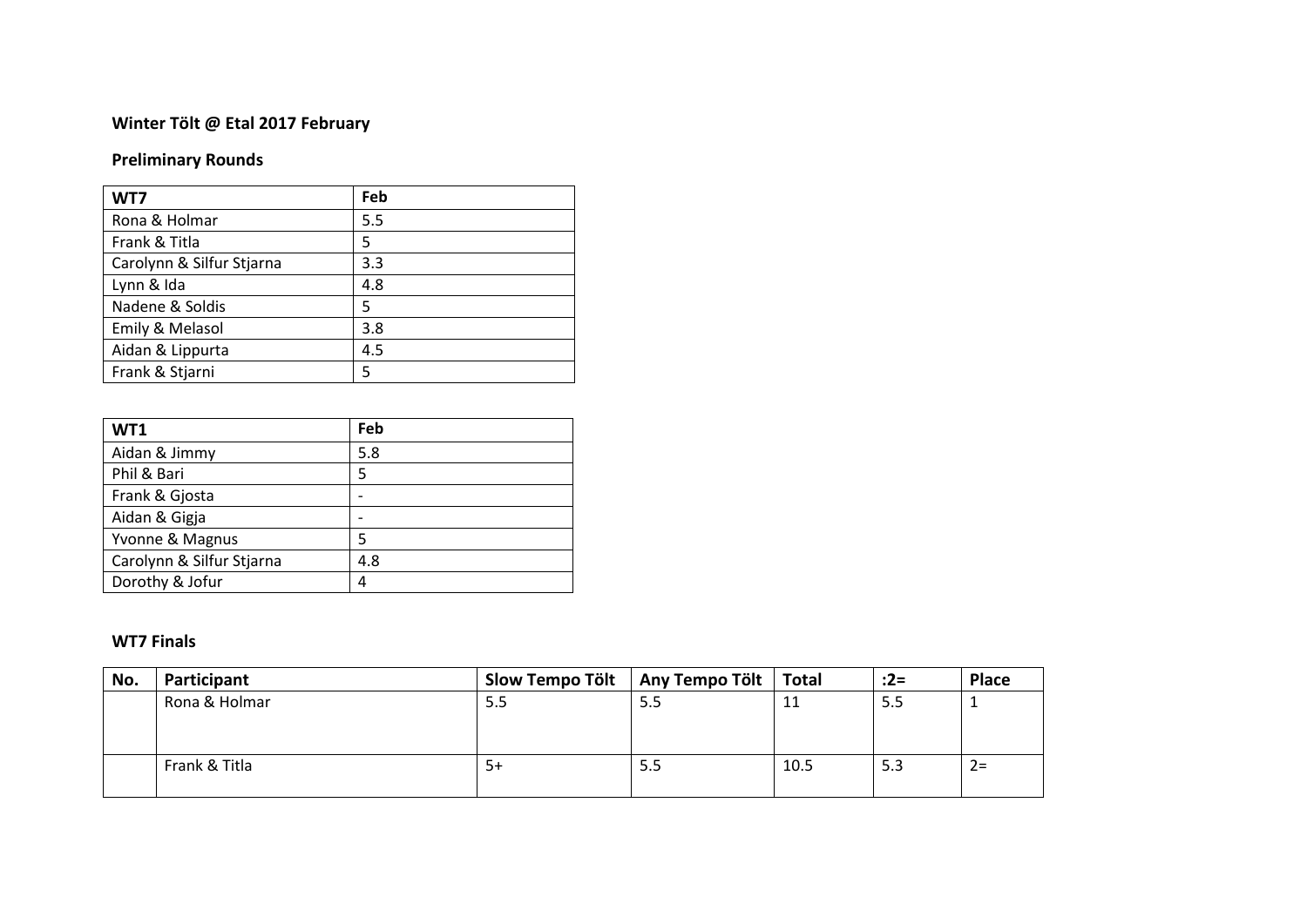| Aidan & Lippurta           | 5.5            | $5\phantom{.}$ | 10.5 | 5.3            | $2 =$          |
|----------------------------|----------------|----------------|------|----------------|----------------|
|                            |                |                |      |                |                |
| Nadene & Soldis            | $5+$           | 5              | 10   | 5              | $\overline{a}$ |
|                            |                |                |      |                |                |
| Carolynne & Silfur Stjarna | 4.5            | 5              | 9.5  | 4.8            | 5              |
|                            |                |                |      |                |                |
| Lynn & Ida                 | 4.5            | 4.5            | 9    | 4.5            | 6              |
|                            |                |                |      |                |                |
| Emily & Melasol            | $\overline{a}$ | $\overline{4}$ | 8    | $\overline{4}$ | $\overline{7}$ |
|                            |                |                |      |                |                |

## **WT1 Finals - February**

| No. | Participant               | <b>Slow Tempo Tölt</b> | <b>Extensions Tölt</b> | Fast Tempo Tölt | <b>Total</b> | $:3=$ | <b>Place</b> |
|-----|---------------------------|------------------------|------------------------|-----------------|--------------|-------|--------------|
|     | Aidan & Jimmy             | 5.5                    | 6                      | 6.5             |              | 6.5   | $\mathbf{1}$ |
|     | Yvonne & Magnus           | 4                      | 5.5                    | 6               |              | 5.2   | $2=$         |
|     | Phil & Barri              | 5.5                    | 5                      | ⊃               |              | 5.2   | $2=$         |
|     | Carolynn & Silfur Stjarna | 5                      | 4.5                    |                 |              | 4.8   | 4            |